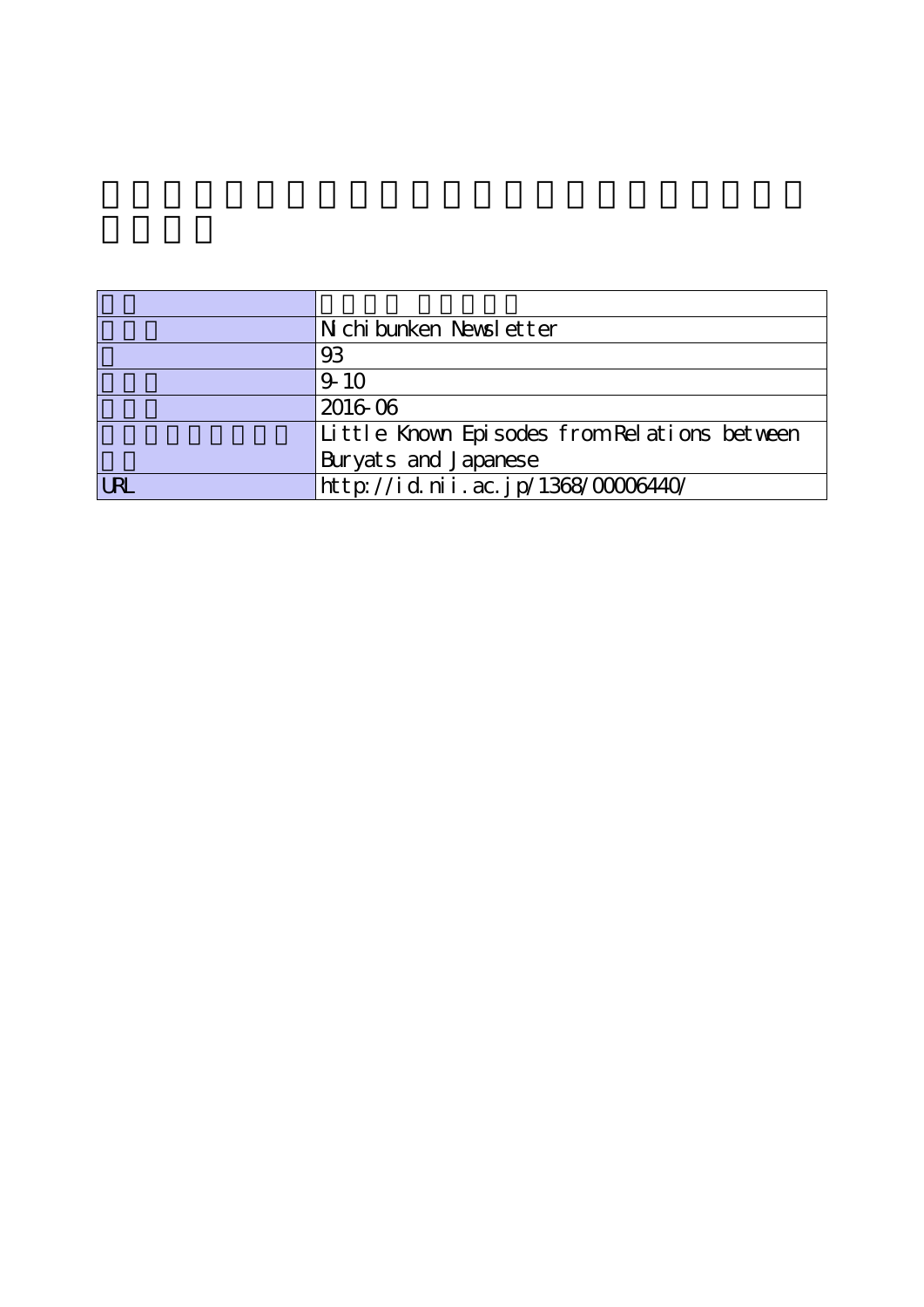## **Little Known Episodes from Relations between Buryats and Japanese**

Igor BOTOEV (Visitng Research Scholar)

The word "Buryat" should bring two images to mind. One is the original meaning of the word, referring to the ethnic group of Mongol ancestry that is now spread over the three countries of Russia, Mongolia, and China. The other is of Buryatia, one of the many republics that make up the Russian Federation (the former Soviet Union), where some 300,000 Buryats live. Their nationality is Russian, but ethnically they are an indigenous people of Northeast Asia. Buryats were in frequent contact with the Japanese people and Japanese culture from the early twentieth century to the beginning of the twenty-first century. Relations between the two, however, were far from smooth and stable.

 The first contacts between Buryats and Japanese occurred in the midst of the Russo-Japanese war in the opening years of the twentieth century. Buryat Cossack troops, incorporated into czarist Russia's Trans-Baikal Cossack army, participated in the battles of Mukden, Port Arthur, and elsewhere. With their ethnic Asian features Buryats bravely fighting as part of the Russian Army were sometimes mistaken for Japanese soldiers those fighting on their own side. During the war, records say, while some Buryats were sent to POW camps in Japan, they were given special treatment as fellow Asians and Buddhists.

 The next encounter of Buryats and Japanese again took place during military conflict. When an armed clash occurred between Japanese and Soviet forces during the Battles of Khalkhyn Gol(Nomonhan) in 1939, Buryats and Mongols were serving as Soviet troops fighting against the troops of Japan and Manchukuo. What is interesting here is that there were also some Buryats fighting on the Japanese side against the Soviet troops; they were the ones who—after the Japanese army sent to Siberia in 1918 during the Russian Civil War, withdrew from the Trans-Baikal area in 1920 had refused to accept the Soviet regime and sought refuge in Inner Mongolia and Manchukuo. A typical example of this is the anti-Soviet activities of Lieutenant General Urjin Garmaev, a Buryat and commander of the 10th Military District. This made the Battles of Khalkhyn Gol in a sense an "inter-sibling battle" among divided Buryats.

 Then, after the end of World War II, the Republic of Buryatia, which was called "land blessed by the sun," became a horrible "land of hardship" for many Japanese prisoners of war. Many Buryats, despite the strict surveillance of the Soviet Communist party, had friendly feelings

## **ブリヤート人と日本人の交流に おける知られざるエピソード** イーゴリ・ボトーエフ(外国人研究員)

 「ブリヤート」という単語は、現代日本語にお いて 2 つの意味を持っている。まず、本来の意味 としては「ブリヤート」は現在、ロシア、モンゴル、 中国の 3 カ国に住んでいるモンゴル系民族を指す 場合に用いられる。また、もう一つの意味では、 この単語は約 30 万人のブリヤート人が住んでい る、ロシア連邦(旧ソ連)を構成する共和国の一 つを指す場合にも用いられるようになった。ブリ ヤート人は、国籍はロシア人でありながら民族的 に北東アジアの先住民族の一つでもあって、20 世紀初頭~ 21 世紀初頭にわたって頻繁に日本人 や日本文化と接触していた。だがその関係はこれ まで順調に発展していたとはとても言えない。

 残念なことに、ブリヤート人と日本人が 20 世 紀に初めて接触したのは日露戦争の真最中であっ た。ブリヤート人のコサック部隊はザバイカル・ コサック軍に編入され、奉天会戦や旅順攻防戦な どの作戦に参加した。ロシア軍の一部として勇戦 したブリヤート人は、戦争中に一度ならず味方に 日本人に間違えられたり、人種差別を受けたりし た。一方、戦時中、複数のブリヤート人が日本 国内の捕虜収容所に送られ、日本人から東洋人と して、仏教徒として特別に扱われたという記録も 残っている。

 次に、ブリヤート人が日本人と出会ったのはま たも武力衝突中であった。1939 年に発生したノ モンハン事件の際には、ブリヤート人はソ連軍の 兵士としてモンゴル人と肩を並べて日本軍と満州 国軍と戦っていた。だが、シベリアに出兵してい た日本軍が 1920 年にザバイカル地方から撤退し た後、ソビエト政権を受入れることが出来ず、内 モンゴルや満州などに亡命して日本側に立ってソ 連軍と戦ったブリヤート人もいた。代表的な一例 としては、ブリヤート人の第 10 軍管区司令官ウ ルジン・ガルマーエフ陸軍中将の反ソ活動が挙げ られる。ある意味では、ノモンハン事件は、様々 なイデオロギー的な原因によって真二つに分かれ てしまったブリヤート民族にとって正に「兄弟殺 しの戦い」となってしまった。

 第二次世界大戦が終結した後、「太陽に恵まれ た大地」と呼ばれたブリヤート共和国は、多くの 日本人捕虜にとって恐ろしい「試練の大地」に変 わってしまった。ソ連共産党の厳しい監視下にお かれた多くのブリヤート人は、重労働を強制され